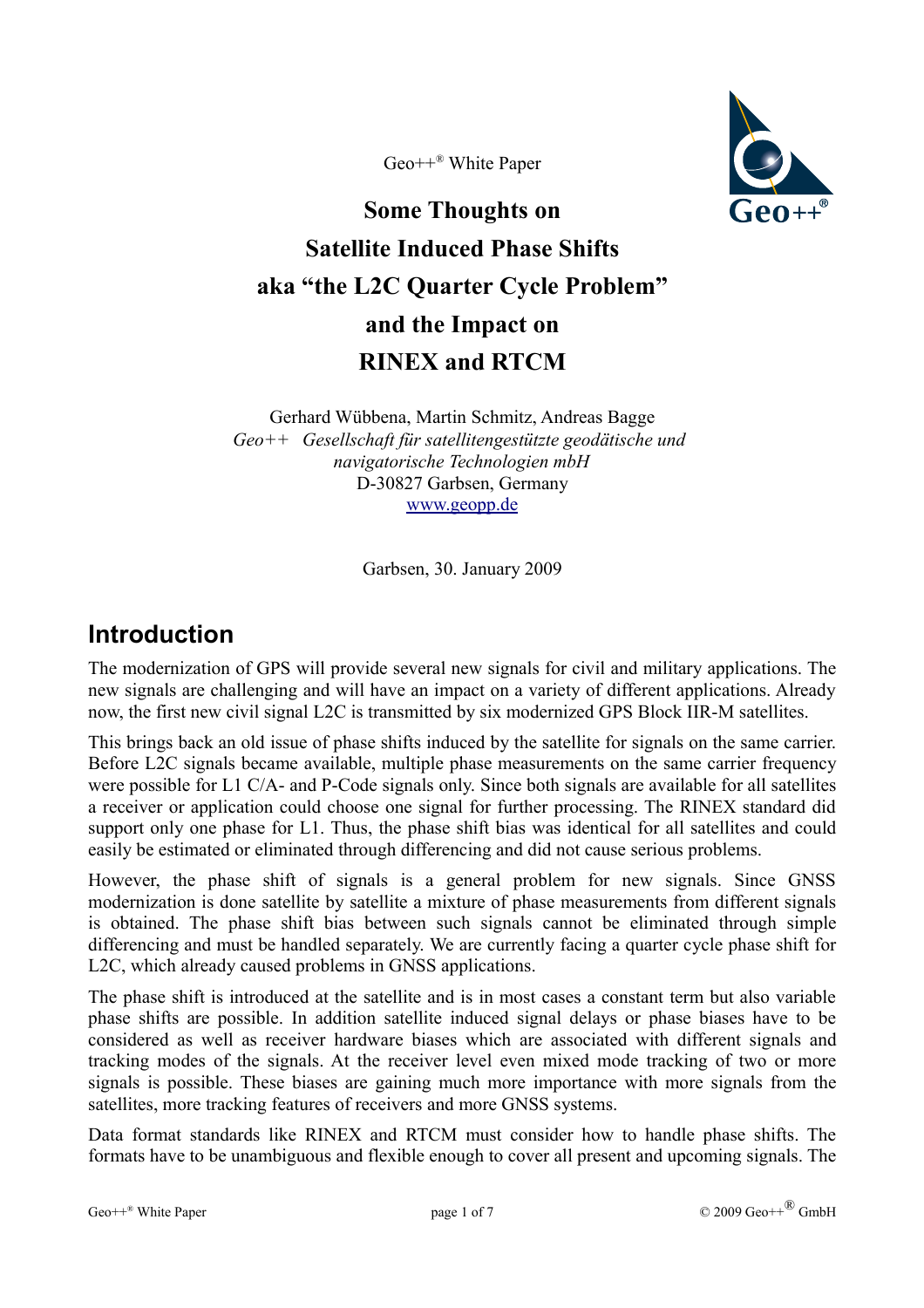formats must maintain all signal properties to allow optimized processing with high accuracy requirements.

Therefore a closer look at satellite induced phase shifts and associated biases is necessary. The following discussion is primarily addressing GPS and the ¼ cycle phase shifts between the in-phase and quadrature signals, but the issue of satellite induced phase shifts applies also for other phase shifts and other GNSS systems.

#### *Signal Generation at the Satellite*

The quarter cycle phase shift is a satellite dependent parameter. A phase signal  $\Phi_0$  for the nominal frequency  $f$  is derived from the satellite clock with time  $t_0$  according to

$$
\Phi_0 = f \cdot t_0 \tag{1}
$$

The in-phase signal component (I) transmitted by the satellite can be described as

 $\Phi_i = \Phi_0 + b_i$ .  $(2)$ 

The quadrature signal component (Q) is phase shifted by  $\delta \Phi_{Q}$ . This phase shift is specified for GPS in IS-GPS-200D to be  $\frac{1}{4}$  cycles with the Q-signal carrier lagging the I-signal by 90 degrees. The phase of the Q-signal transmitted by the satellite is

$$
\Phi_{\rho} = \Phi_{0} + b_{\rho} + \delta \Phi_{\rho} \tag{3}
$$

The terms  $b_I$  and  $b_O$  account for satellite phase biases induced by signal generation hard- and/or software.

For GPS the P-Codes are modulated on the in-phase carrier of L1 and L2 respectively and the C/A or L2C Codes are modulated on the Q-phase carrier.

The in-phase and quadrature-phase relationship is defined for GPS in the IS-GPS-200D. However, it is also stated, that the two L2 carrier components can be in same phase (so-called "Flex Power mode"). This means that the term  $\delta \Phi_0$  in (3) can be switched from 90 degrees to 0 and vice versa from time to time and for individual satellites.

In 2008 there have been some non-official statements about the future of the Flex Power mode for L2C in the sense that it might not be switched on or it might not be switched on unless a bit indicating this is available in the Navigation Message.

The specification for the accuracy of the phase quadrature in IS-GPS-200D as well as IS-GPS-705 (L5) and IS-GPS-800 (L1C) is:

$$
|b_1 - b_0| \le 100 \, mrad \tag{4}
$$

(IS-GPS: "Signals shall be in phase quadrature within +/- 100 mrad").

This value corresponds to the following metric values for GPS L1, L2 and L5:

$$
L1 \approx 3.0 \, \text{mm}
$$
\n
$$
L2 \approx 3.9 \, \text{mm}
$$
\n
$$
L5 \approx 4.1 \, \text{mm}
$$
\n
$$
(5)
$$

For GLONASS the relationship is not as clearly specified as for GPS for the civil community, but empirical analysis shows currently a phase difference of 1/4 cycles between the GLONASS P and C/A phases on both L1 and L2. A specification for the phase quadrature accuracy is not available. It is not known whether similar techniques like the GPS Flex Power mode are implemented or intended for GLONASS.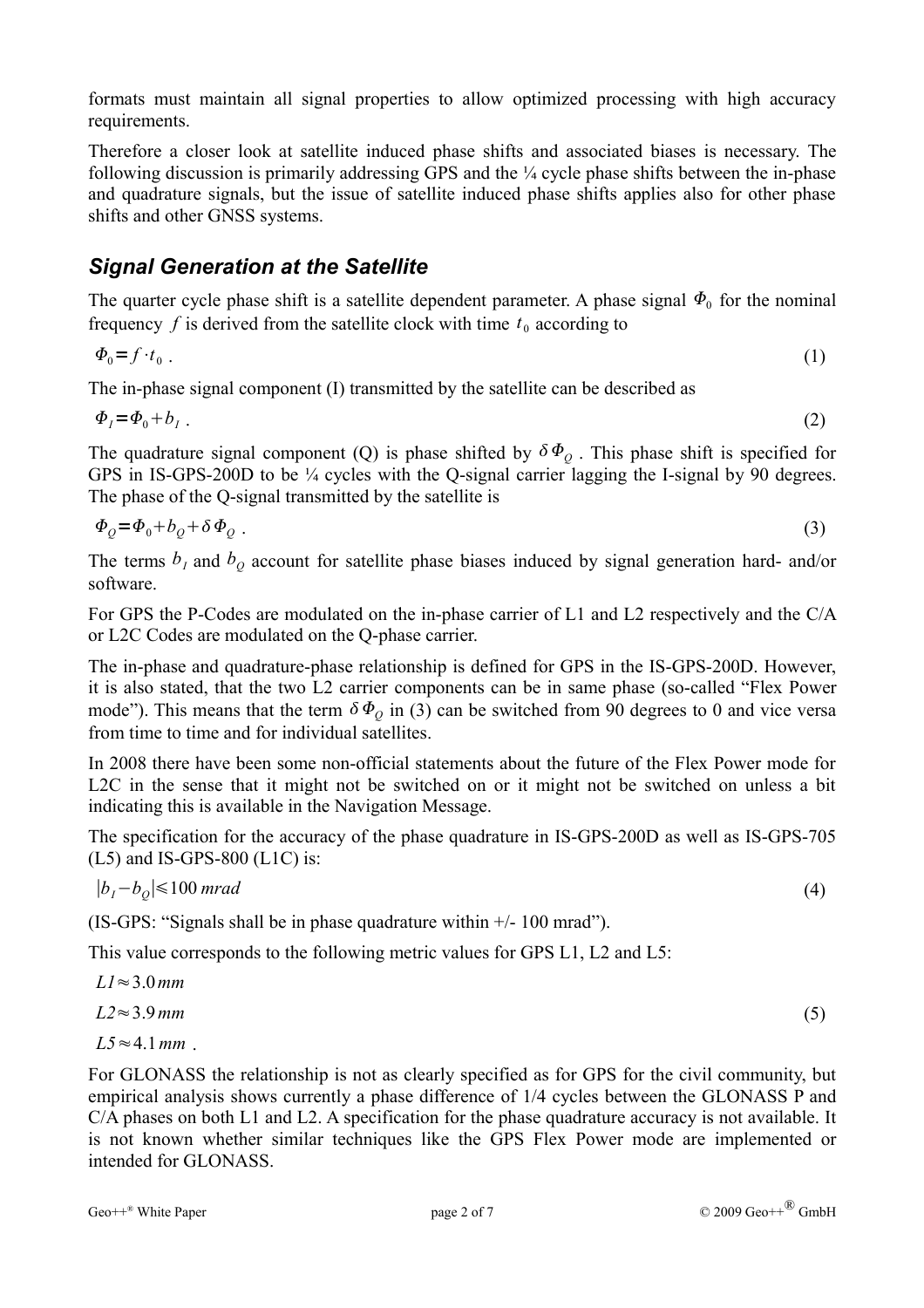#### *Signal Tracking in a GNSS Receiver*

The mathematical model for a phase measurement of a GNSS receiver can be formulated as follows.

The actual phase  $\varphi$  measured by a receiver is the phase difference between the phase of the received signal and the phase of a reference signal  $\Phi_R$  generated in the receiver ("beat signal"). The reference signal is generated with the nominal frequency *f* of the satellite signal from the main receiver oscillator and can be written as

$$
\Phi_R = f \cdot t_R \tag{6}
$$

where  $t_R$  is the receiver clock time.

In the following it is assumed that the same reference signal is used for the in-phase and quadraturephase measurements. This assumption is implicitly also made in all the discussions so far within the RINEX and RTCM groups, although it is not a required property of a GNSS receiver to track the signals.

Receiver bias terms  $b_{R,I}$  and  $b_{R,Q}$  as well as the integer ambiguity terms  $N_I$  and  $N_Q$  and measurement error terms (including noise and multipath)  $\epsilon_l$  and  $\epsilon_o$  are added accordingly. The Iand Q-phases measured by the receiver can be expressed as

$$
\varphi_I = (\varPhi_I - \varPhi_R) + N_I + b_{R,I} + \epsilon_I \quad \text{and} \tag{7}
$$

$$
\varphi_Q = (\varPhi_Q - \varPhi_R) + N_Q + b_{R,Q} + \epsilon_Q \tag{8}
$$

It should be noted that the term  $(\Phi_I - \Phi_R)$  contains  $f(t_0 - t_R)$ , which is the negative (pseudo-)propagation time of the signal in carrier cycles. Multiplying (7) or (8) with the wavelength and changing the sign results in the so-called PhaseRange measurement.

Substituting equations (2) and (3) into (7) and (8) yields

$$
\varphi_I = (\Phi_0 + b_I - \Phi_R) + N_I + b_{R,I} + \epsilon_I \text{ and } \tag{9}
$$

$$
\varphi_Q = (\varPhi_0 + b_Q + \delta \varPhi_Q - \varPhi_R) + N_Q + b_{R,Q} + \epsilon_Q \tag{10}
$$

and after reordering

$$
\varphi_I = (\Phi_0 - \Phi_R) + N_I + b_I + b_{R,I} + \epsilon_I \quad \text{and} \tag{11}
$$

$$
\varphi_Q = (\varPhi_0 - \varPhi_R) + \delta \varPhi_Q + N_Q + b_Q + b_{R,Q} + \epsilon_Q \tag{12}
$$

The difference between the two measured phases is

$$
\varphi_Q - \varphi_I = \delta \Phi_Q + (N_Q - N_I) + (b_Q - b_I) + (b_{R,Q} - b_{R,I}) + (\epsilon_Q - \epsilon_I) \tag{13}
$$

The ambiguity difference  $(N_Q - N_I)$  can easily be solved and eliminated. After correcting the ambiguity difference and eliminating corresponding terms, the phase difference can be expressed as

$$
\varphi_Q - \varphi_I = \delta \varPhi_Q + (b_Q - b_I) + (b_{R,Q} - b_{R,I}) + \epsilon_Q - \epsilon_I \tag{14}
$$

The dominant term in this equation is the phase shift  $\delta \Phi_{Q}$  which must be accounted for if the phase measurements from different signals (I, Q) and different receivers are combined within one application. However, even after a correction of  $\delta \Phi_o$  the satellite and receiver dependent bias terms are still existing and cannot be ignored for precise applications. Double differencing of phases from different carrier components will not completely eliminate the satellite and receiver dependent biases. As can be seen from (5) the term  $(b<sub>Q</sub>−b<sub>I</sub>)$  can be in the order of +/- 3 mm to +/- 4 mm for GPS. The magnitude of the bias difference in term  $(b_{R,Q}-b_{R,I})$  is receiver type dependent and cannot be specified in general. This means that a simple exchange of one phase by the phase-shift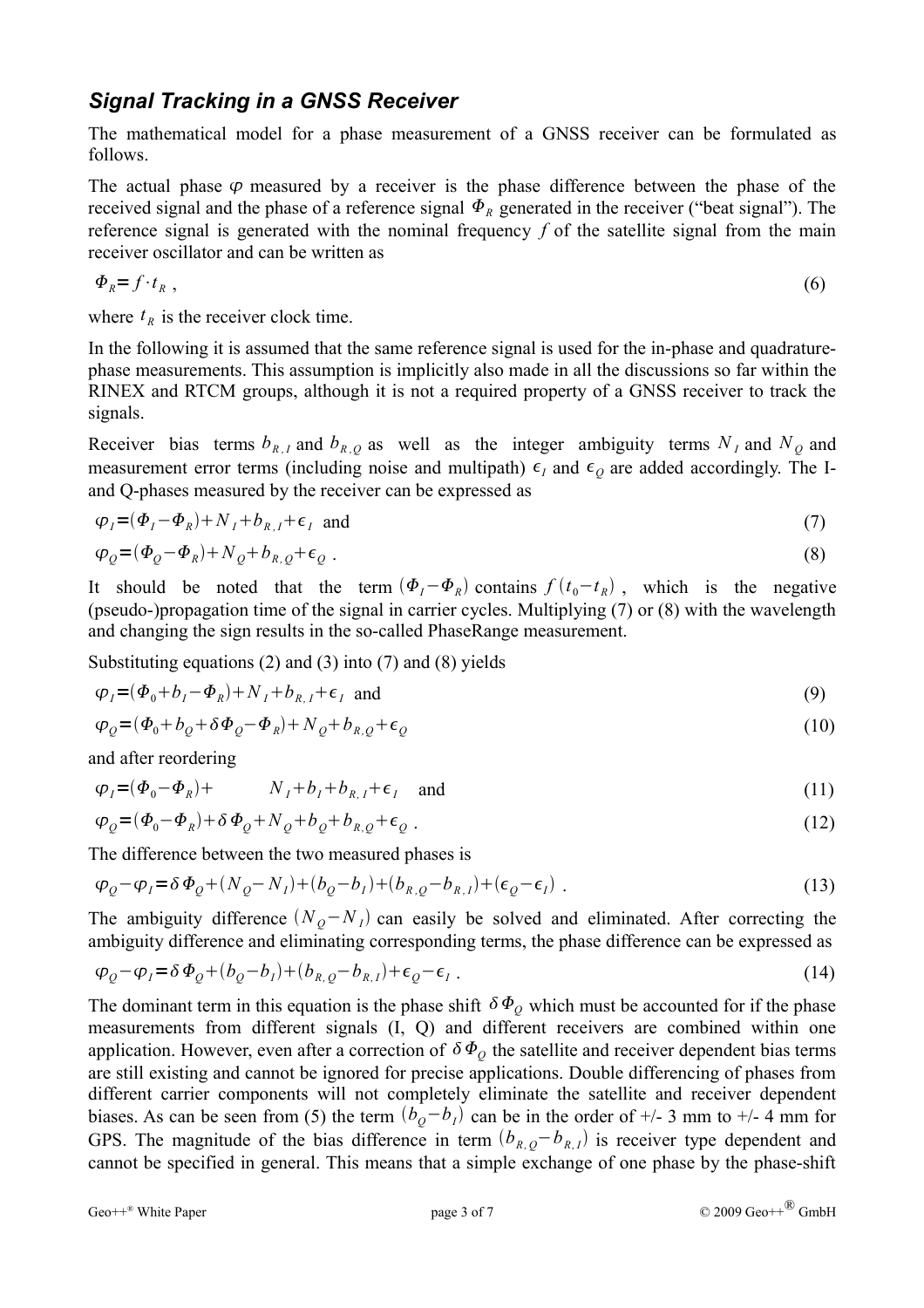corrected phase of the other carrier component results in loss of accuracy if the biases are not treated carefully.

## **Mixed Mode Tracking**

The RINEX 3.00 document specifies mixed modes of signal tracking like (L1X, L5X, L7X, L8X and L6X). In this case the GNSS receiver tracks a combination of the I and Q signals. According to Jean-Marie Sleewagen from Septentrio such a tracking mode is not clearly defined. It can be any arbitrary combination of the two signals:

$$
\varphi_X = \alpha (\Phi_I - \Phi_R) + \beta (\Phi_Q - \Phi_R) + \gamma + N_X + b_{R,X} + \epsilon_X
$$
\n(15)

where  $\alpha$ ,  $\beta$ ,  $\gamma$  are receiver type dependent constants. Substituting (2) and (3) into (15) yields

$$
\varphi_X = (\alpha + \beta)(\Phi_0 - \Phi_R) + \alpha b_I + \beta \delta \Phi_Q + \beta b_Q + \gamma + N_X + b_{R,X} + \epsilon_X \tag{16}
$$

If  $(\alpha + \beta) = 1$  this signal has the same frequency (Doppler) as the original components. In this case the difference of this phase to the I-phase in (11) is:

$$
\varphi_X - \varphi_I = \beta \delta \Phi_Q + \gamma + (N_X - N_I) + (\alpha b_I + \beta b_Q - b_I) + (b_{R,X} - b_{R,I}) + (\epsilon_X - \epsilon_I)
$$
\n(17)

or with  $b_x = \alpha b_t + \beta b_o$  and reordering

$$
\varphi_X - \varphi_I = \beta \delta \Phi_Q + \gamma + (b_X - b_I) + (b_{R,X} - b_{R,I}) + (N_X - N_I) + (\epsilon_X - \epsilon_I) \tag{18}
$$

In equation (16) the I-Q phase shift  $\delta \Phi$ <sub>o</sub> is multiplied by the term  $\beta$  and a constant  $\gamma$  is added so that the phase shift of this arbitrary signal can be written as

$$
\delta \Phi_{X} = \beta \delta \Phi_{Q} + \gamma \tag{19}
$$

i.e. the phase shift is a receiver type dependent linear combination of the original phase shift.

A manufacturer can choose  $\beta$  and  $\gamma$  for signals with constant  $\delta \Phi_0$  so that  $\delta \Phi_x = \beta \delta \Phi_0 + \gamma = 0$ and thus the resulting phase is in-phase with the I-signal. However, for varying phase shift signals like GPS L2C in Flex Power mode such a constant relation does not work.

The satellite dependent bias in above equations is a linear combination of the original satellite based signal biases:  $b_x = \alpha b_t + \beta b_0$  or  $b_x = b_t + \beta (b_0 - b_t) \forall (\alpha + \beta) = 1$ . Such biases could be called "receiver type dependent satellite biases".

Such mixed mode signals are expected to yield better accuracy compared to the individual signals. However, the processing of such signals in combination with other signals on the same carrier frequency or with measurements from different receiver types is challenging because of the arbitrary mixture of biases. In order to use the potential of better accuracy of such signals, the bias issue must be treated carefully. For data exchange formats like RTCM or RINEX the inclusion of the receiver type dependent parameters  $\alpha$ ,  $\beta$ ,  $\gamma$  should be considered.

For code measurements (pseudoranges) the situation is similar. However, the constants  $\alpha$ ,  $\beta$ ,  $\gamma$ might be different and the bias terms are bigger compared to the phase biases.

### **Handling of Satellite induced Phase Shifts**

Although the quarter cycle phase shift originates from the satellite, a correction of the term  $\delta \Phi$ <sub>o</sub> to be applied to phase measurements before putting the measurements into the standard format is now under discussion for the RINEX and RTCM standards. This is in contradiction to the existing standards which do not allow the correction of external effects.

A correct handling of the phase shift issue must be achieved for all applications dealing with integer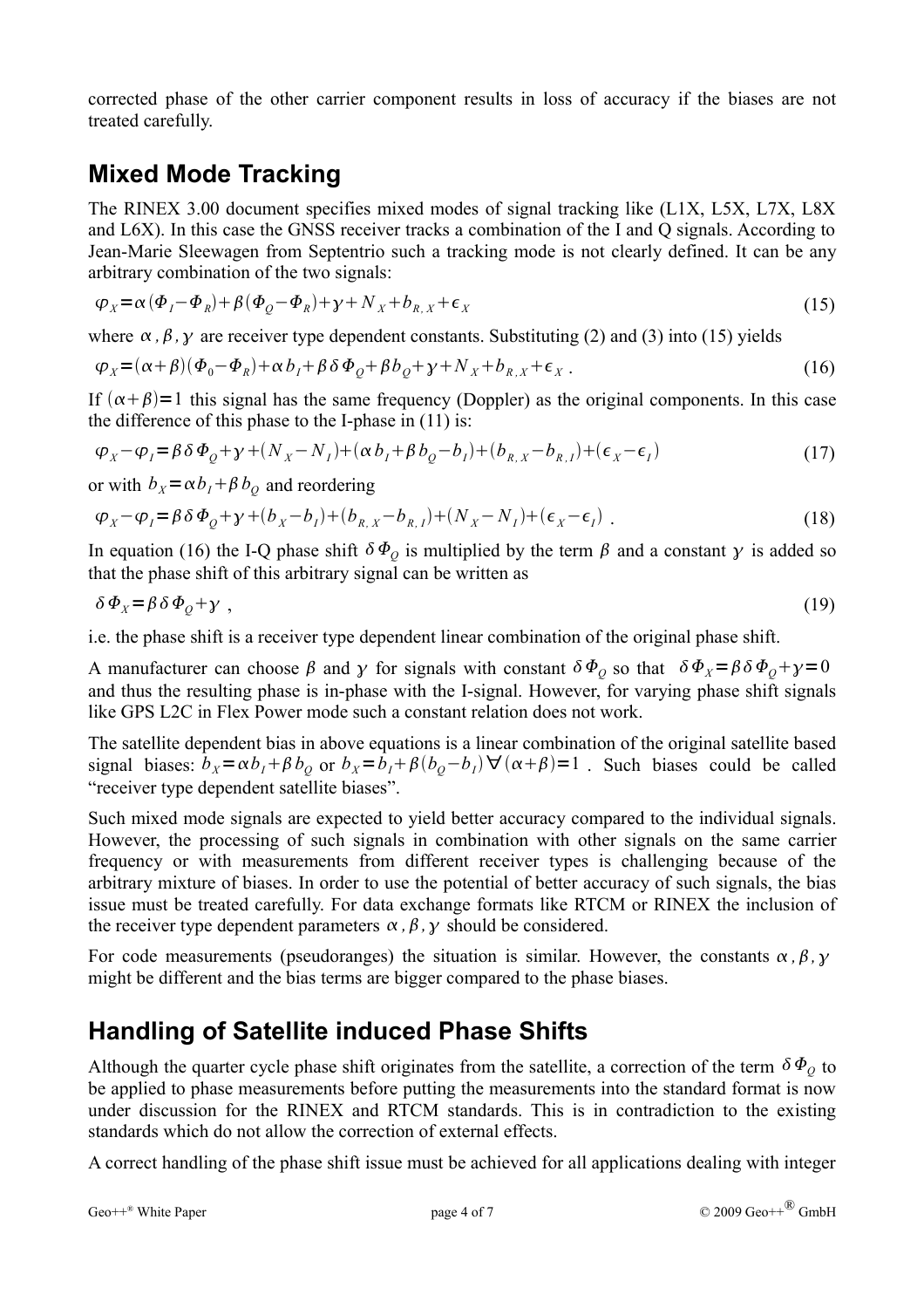ambiguity resolution. In principle this is the task of the application software or the rover receiver which uses data from reference stations or networks. Current proposals try to solve the problem before the measurements are put into the standardized data formats. The idea is that the application software/rover shall be unburdened from this task.

A general requirement for the data format standards is that the properties of the signals are maintained and that no ambiguity is introduced through the corrections now and in the future.

First of all, the exact indication of signal and tracking mode is required to enable rigorous modeling of satellite and receiver biases. A "faking" of a signal is not allowed considering precise applications.

In case of the RINEX 2.11 standard, this exact indication is not possible because there is only one identifier for phase measurements on L1 or L2 respectively. Any carrier phase measurement for L1 is indicated as "L1" and any phase measurement for L2 is indicated as "L2" regardless of the underlying signal (I or Q).

In case of RINEX 3.00 the new observation identifiers allow an unambiguous identification of the signal and tracking mode.

In case of RTCM 2.3 the L1 C/A- and P-Code signals can be distinguished. But L2C cannot be identified in this format. Support for L2 carrier phases is only available for L2P.

In case of RTCM 3.1 an unambiguous identification of the signals and tracking modes for L1-C/A,  $L1-P(Y)$ ,  $L2-P(Y)$  and  $L2C$  is possible.

Without format extensions both RINEX and RTCM version 2 (V2) standards cannot be used for multiple and mixed signal modes.

Both version 3 (V3) standards can be used for the currently available signals. Both V3 standards clearly specify that no corrections should be applied with respect to the phase shifts. This means that both V3 standards are unambiguous today.

The limited applicability of V2 of the standards led to the fact that one manufacturer put a mixture of L2 phase measurements on L2P and L2C into the files or data streams respectively, although both V2 standards do not support this. In order to avoid problems with the phase shift in the receiving application, the L2C phases have been modified by correcting the ¼ cycles. For some reason the same practice has been used for the V3 standards, although this violates the standards and has not been necessary. The other manufacturers capable of tracking L2C did not do the corrections for the V3 files and streams, which is compliant with the standards. This situation resulted in interoperability problems between the different manufacturers and/or applications.

Instead of keeping the current RINEX and RTCM standards a discussion has been started to change the paradigm that "external effects shall not be corrected" to "phase shifts shall be corrected".

One proposal from the RINEX group is to apply ¼ cycle corrections to one of the carrier phases in order to align all the phases of the same carrier frequency to the same phase shift. It shall be left to the manufacturer of the receiver or the author of conversion software or even to the user to choose the signals to be corrected.

Such an approach cannot be accepted unless the data files (or streams) contain the information about direction and amount of the correction. Otherwise the resulting phases are ambiguous by  $\frac{1}{4}$ cycles in addition to the integer cycle ambiguity of phase measurements because it is not known to which signal the  $\frac{1}{4}$  cycle correction has been applied. This will have an impact on non-difference or single-difference applications which determine clocks, use code-carrier combination methods or determine absolute ionosphere.

One argument against this objection is that such a  $\frac{1}{4}$  cycle ambiguity cannot be distinguished from a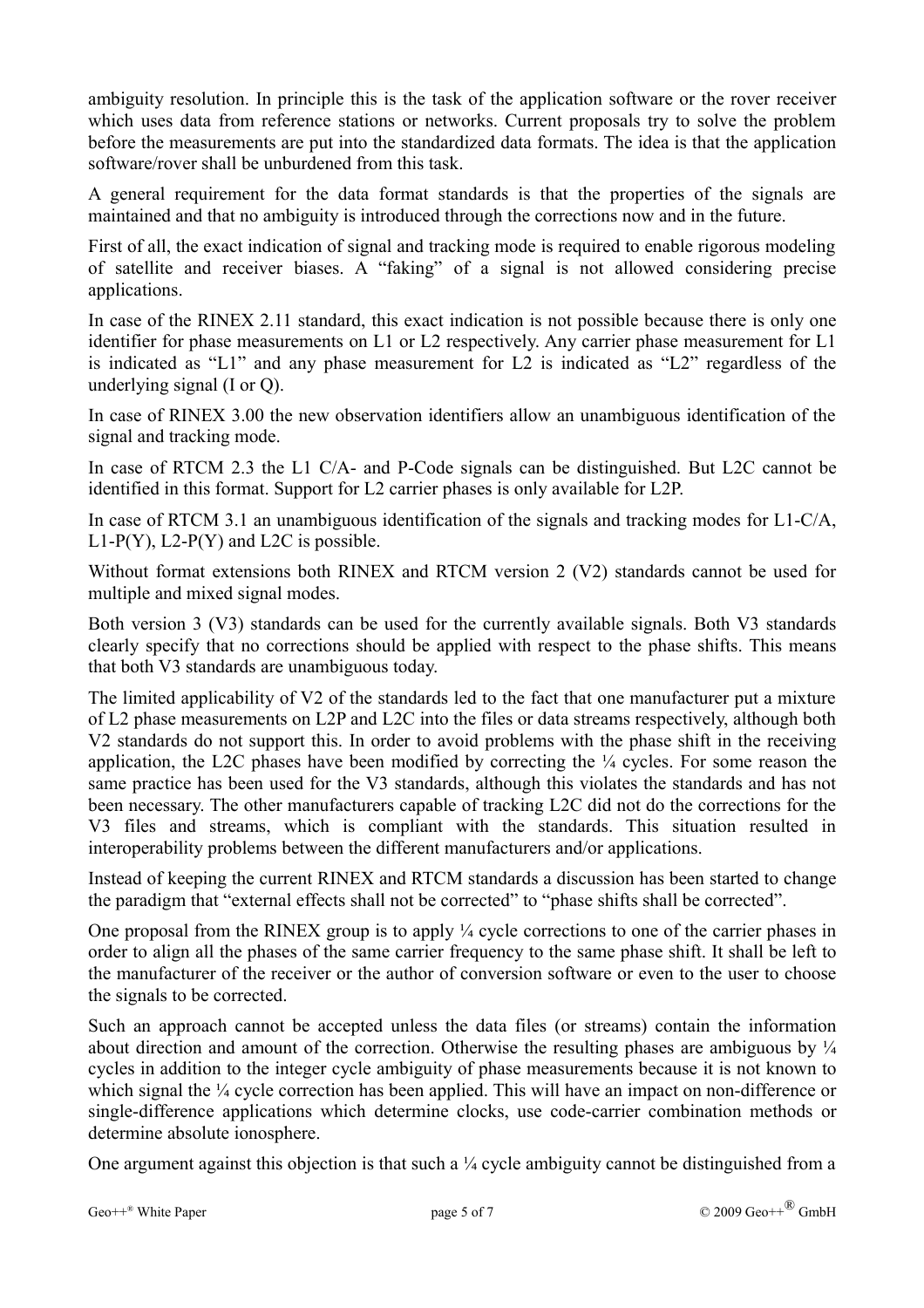receiver signal delay bias for the corresponding frequency and thus cannot hurt an application. This argument is only valid if the correction of phase shifts is done within the receiver before the phases are output to the communication interfaces. If the correction is done in a data format conversion tool (converter) the bias depends on the choice of the programmer or user of such a tool. This means that a "converter dependent bias" or even "user dependent bias" is introduced. Such converters can be implemented into the receiver but can also be external. If the converter is exchanged the bias might change and can no longer be called a receiver type dependent bias. Such a bias change is especially critical if, for instance, in real-time applications a switch between primary and secondary communication chains is performed where different converters are used. In such a situation the biases would jump by  $\frac{1}{4}$  cycles which could cause severe modeling problems and possibly would result in arbitrary jumps in corresponding parameters like clocks or ionosphere estimates.

The bias issues are complex and challenging enough. One should not introduce additional arbitrary biases just because it seems to be a convenient approach to the problem.

If a phase shift correction has to be applied the phase shift between the different carrier components of the same frequency must be known. This phase shift can be determined from

- a priori known information for constant phase shifts, i.e. from Interface Control Documents of the corresponding GNSS, e.g. between GPS L1-P and L1-C/A,
- parallel tracking of the corresponding signals on at least one receiver or
- an indicator in Navigation Message or Almanac, e.g. GPS L2C.

The correction of constant phase shifts are simple and can be easily defined.

However, the correction of phase shifts for the "Flex Power" signals is complicated.

For L2C it has been stated that Flex Power will not be switched on unless bits in the Navigation Message, probably the Almanac, are available which indicate the status. If the standards require corrected phase shifts then all receivers and converters must be capable to decode and apply the information correctly. A receiver or converter probably must wait until the corresponding Almanac page has been received before the phase measurements can be put into the file or sent to the data stream. In case the Almanac is unreliable or old the bits may not indicate the correct status and the correction might be false.

Since the specification of a new Navigation Message format with L2C "signal phase" bits is not available yet, a converter written today cannot use the L2C bits and thus cannot determine the correct phase shift. This means that it is impossible to write an application or data format converter today which is reliably compatible with the standard and future applications. The only way to achieve this is to leave the phases uncorrected for the standardized data formats.

If other GNSS systems apply similar techniques like GPS Flex Power mode but do not publish this information or do not make it available in the navigation data, the strategy of correcting the phase shifts before generation of standard formats may not work at all.

Parallel tracking of signals is only possible if enough channels are available and the necessary tracking modes are implemented in the receiver.

If no correction is applied to the data put into the standardized formats the generating receiver/process can immediately put the phases to the file/stream without knowing the phase shift status. The receiving application can immediately use the measurements if other receivers track the same signal (e.g. phase shift eliminated through single differencing) and/or if the application is capable of estimating the phase shift or if other receivers are involved which track other signals of the same frequency and thus allow the direct determination of the phase shift.